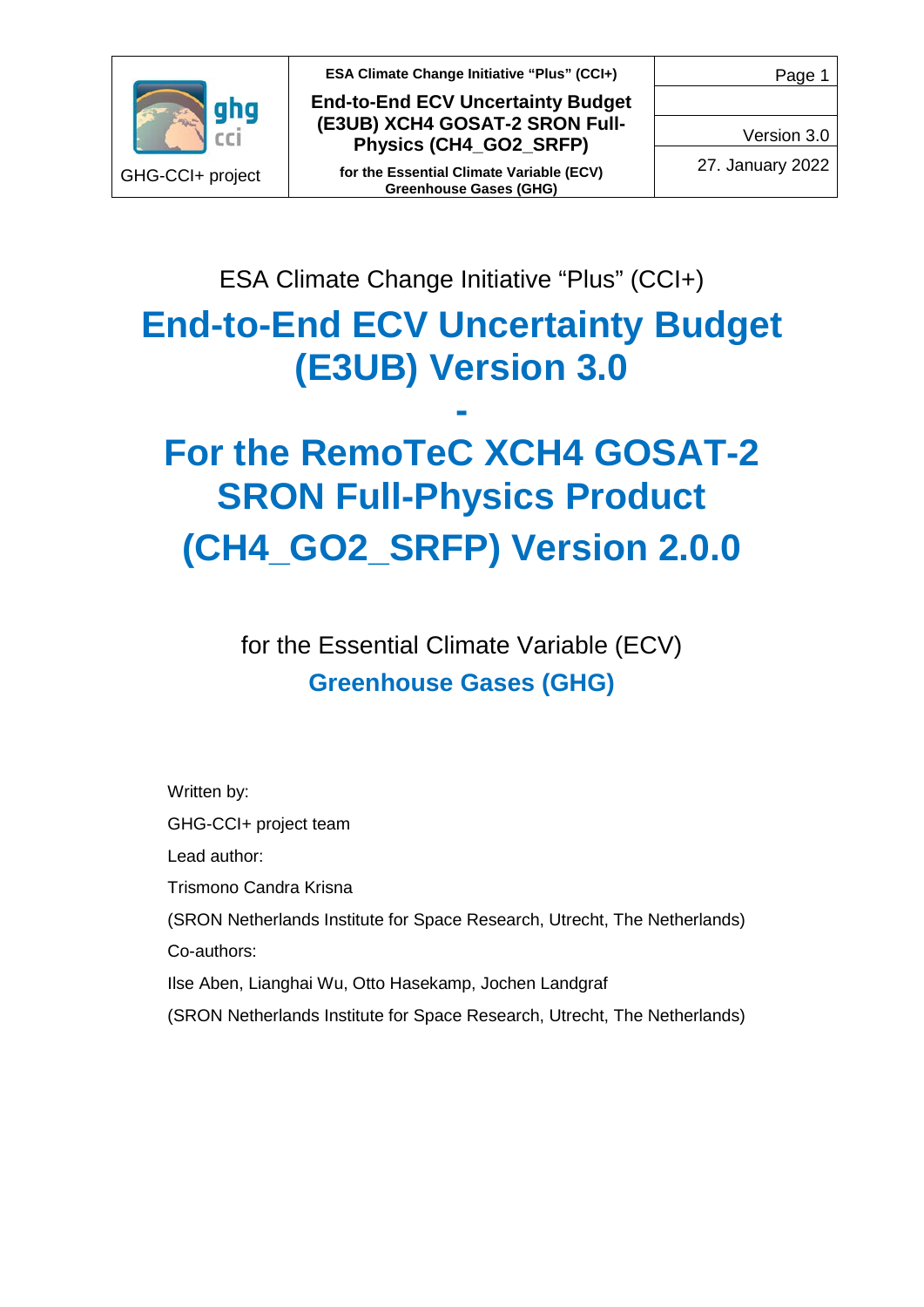

#### **End-to-End ECV Uncertainty Budget (E3UB) XCH4 GOSAT-2 SRON Full-Physics (CH4\_GO2\_SRFP)**

**for the Essential Climate Variable (ECV) Greenhouse Gases (GHG)**

Page 2

Version 3.0

27. January 2022

# **Change log**

| <b>Version Nr.</b> | <b>Date</b>   | <b>Status</b> | Reason for change                                                   |
|--------------------|---------------|---------------|---------------------------------------------------------------------|
| Version 1          | 27. Oct. 2020 | Draft         | New document                                                        |
| Version 1.1        | 4. Jan. 2021  | As submitted  | - Definition uncertainty ratio<br>- Update format<br>- Remove typos |
| Version 1.1        | 4. Feb. 2021  | As submitted  | - Update after ESA reviews<br>- Remove typos                        |
| Version 2.0        | 04. Nov. 2021 | As submitted  | - Updated to version 2.0.0                                          |
| Version 3.0        | 27. Jan. 2022 | As submitted  | - Updated doc to version 3.0                                        |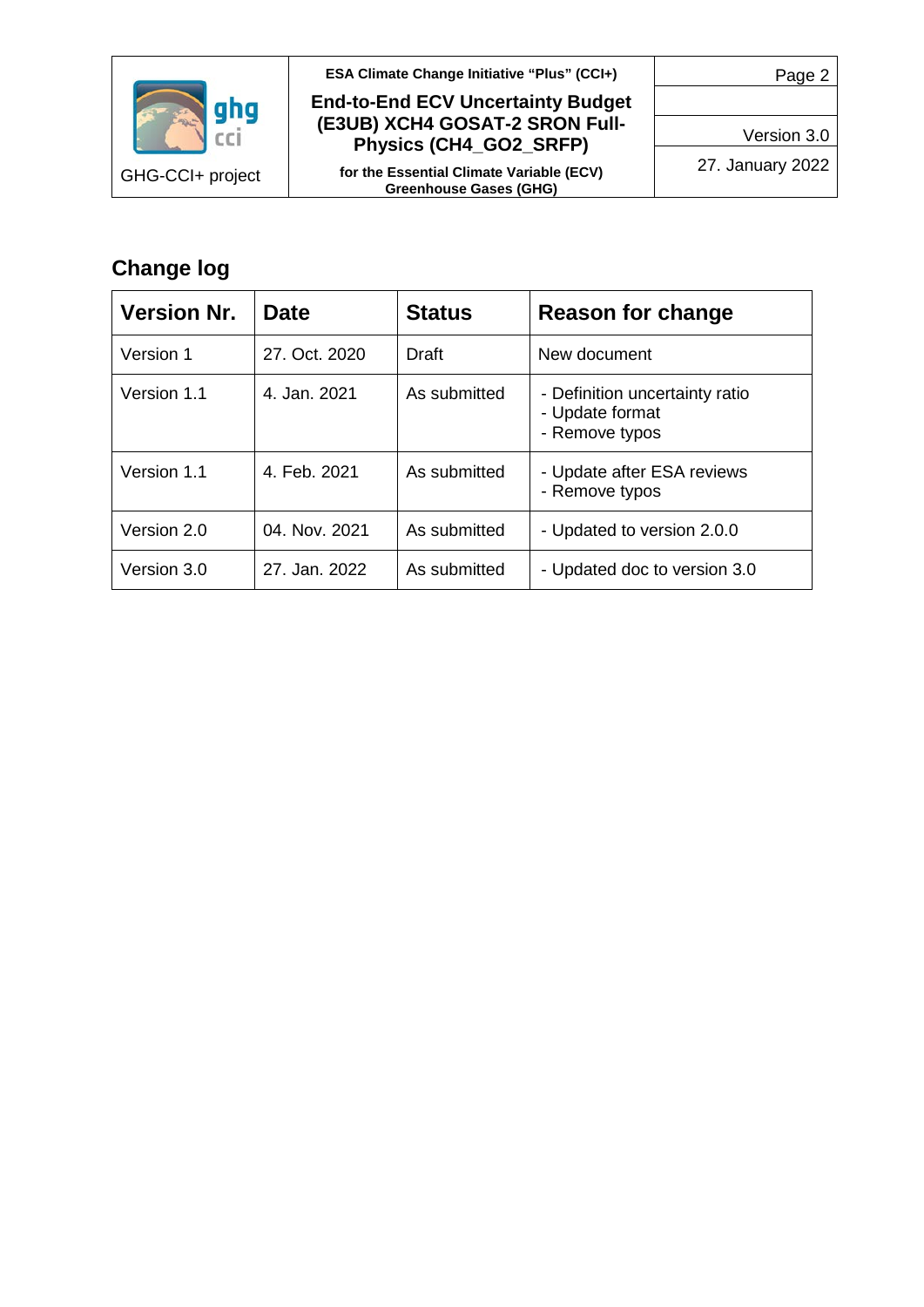

#### **End-to-End ECV Uncertainty Budget** (E3UB) XCH4 GOSAT-2 SRON Full-Physics (CH4\_GO2\_SRFP)

for the Essential Climate Variable (ECV)<br>Greenhouse Gases (GHG)

Version 3.0

Page 3

27. January 2022

### **Table of Contents**

| $\mathbf{1}$   |     |  |
|----------------|-----|--|
|                | 1.1 |  |
|                | 1.2 |  |
|                | 1.3 |  |
| $\overline{2}$ |     |  |
|                | 2.1 |  |
|                | 2.2 |  |
| 3              |     |  |
|                | 3.1 |  |
|                | 3.2 |  |
|                | 3.3 |  |
|                | 3.4 |  |
| $\overline{4}$ |     |  |
|                | 4.1 |  |
|                | 4.2 |  |
|                | 4.3 |  |
|                | 4.4 |  |
|                | 4.5 |  |
|                | 4.6 |  |
| 5              |     |  |
| 6              |     |  |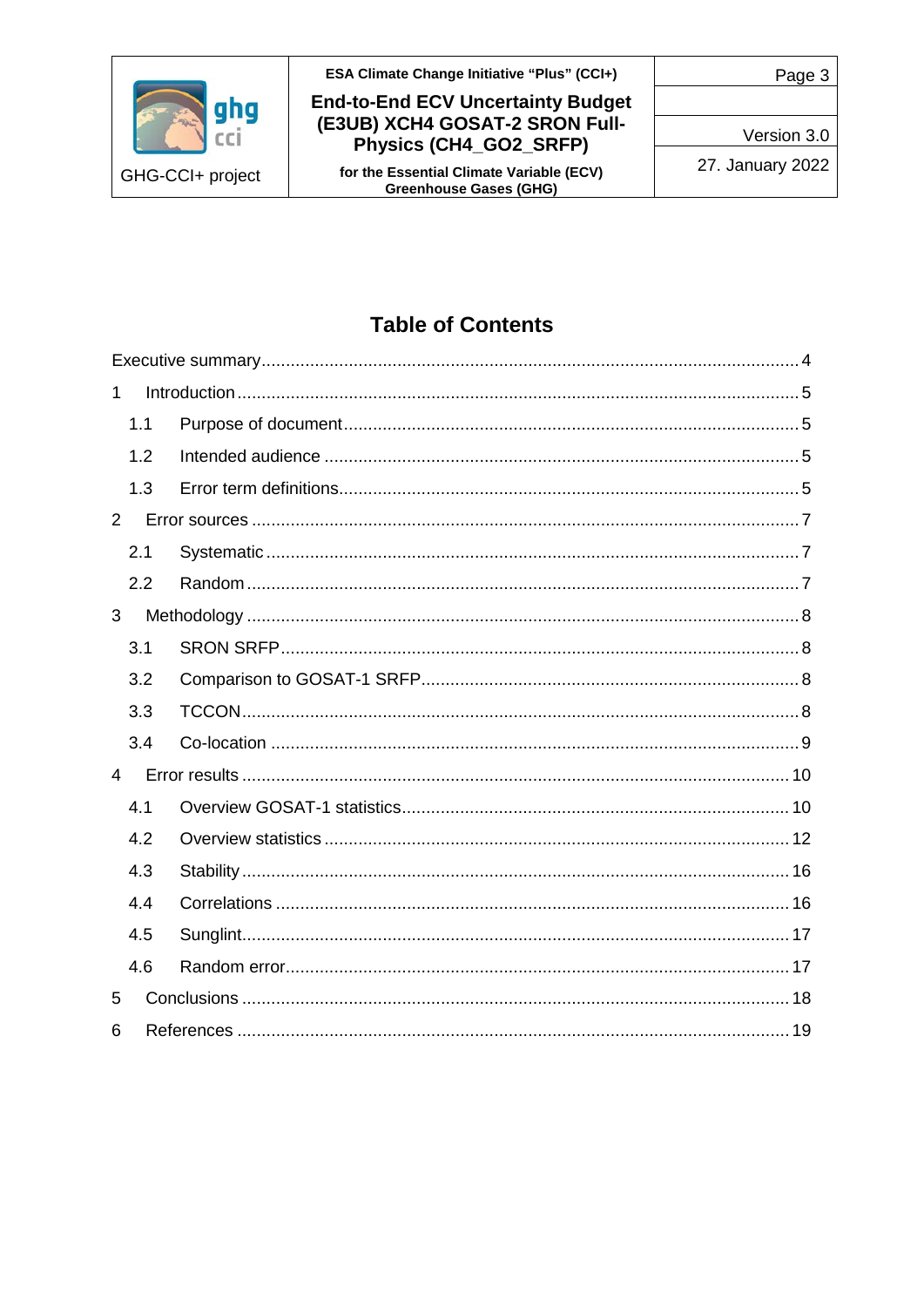

**ESA Climate Change Initiative "Plus" (CCI+) End-to-End ECV Uncertainty Budget (E3UB) XCH4 GOSAT-2 SRON Full-**

**Physics (CH4\_GO2\_SRFP) for the Essential Climate Variable (ECV) Greenhouse Gases (GHG)**

| Page 4           |
|------------------|
|                  |
| Version 3.0      |
| 27. January 2022 |

<span id="page-3-0"></span>**Executive summary** 

This report summarizes the performance of the RemoTeC GOSAT-2 SRFP XCH4 retrieval. In general, we find very good agreement with TCCON and GOSAT-1 data for the two modes (normal and sunglint). The mean bias (global offset) is 0.1 ppb with a single measurement precision of 14.4 ppb. The spatial accuracy (standard deviation site biases) is 2.4 ppb and mean standard deviation of around 13.0 ppb is observed for most TCCON stations. Based on comparison with TCCON we scale the retrieved statistical error by a factor 1.44 for normal mode and 1.38 for sunglint mode to obtain a representative random error. This corresponds to an uncertainty ratio of 0.69 for normal mode and 0.72 for sunglint mode.

Correlations of the observed bias with retrieved parameters were also checked. It was found that after the initial bias correction based on the retrieved albedo of Band 2, similar to the bias correction used for GOSAT-1, the remaining correlations were small.

| <b>Estimates of achieved data quality:</b><br>CH4_GO2_SRFP |                                                                                      |      |     |                                                                                                                                                                             |                      |  |  |
|------------------------------------------------------------|--------------------------------------------------------------------------------------|------|-----|-----------------------------------------------------------------------------------------------------------------------------------------------------------------------------|----------------------|--|--|
| <b>Sensor</b>                                              | <b>Algorithm</b><br><b>Single</b><br>measurement<br>precision (1-<br>sigma) in [ppb] |      |     | <b>Mean bias</b><br><b>Uncertainty</b><br><b>Spatial</b><br>(global offset)<br>ratio (scaling)<br><b>Accuracy:</b><br>[ppb]<br><b>Relative</b><br>systematic<br>error [ppb] |                      |  |  |
| TANSO-FTS-2<br>on GOSAT-2                                  | <b>SRFP v1.0.0</b><br>(RemoTeC)                                                      | 14.4 | 0.1 | 2.4                                                                                                                                                                         | 0.69(0.72)<br>glint) |  |  |

**Table 1:** An overview of the achieved data quality for the XCH<sub>4</sub> SRFP product.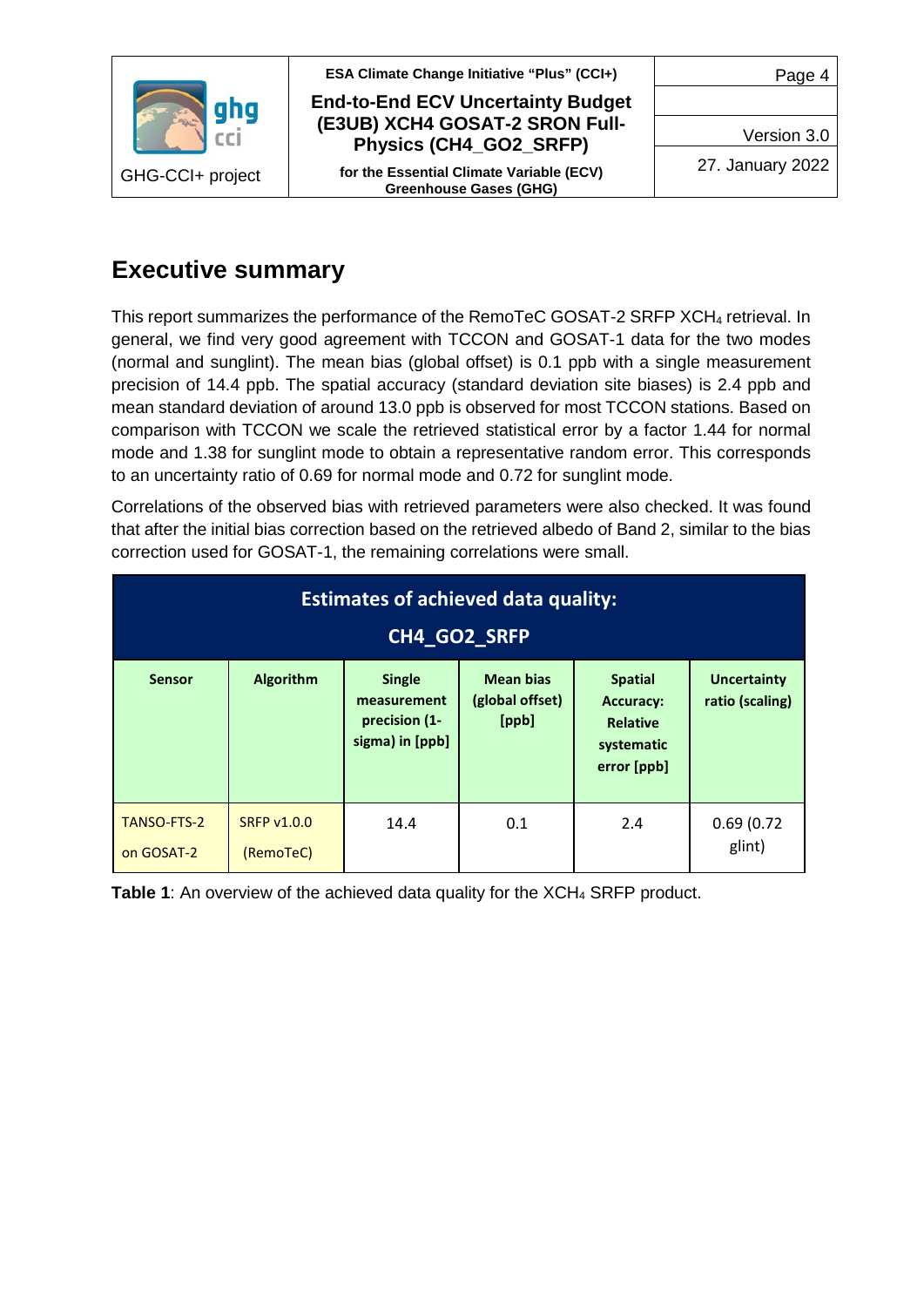

**End-to-End ECV Uncertainty Budget (E3UB) XCH4 GOSAT-2 SRON Full-Physics (CH4\_GO2\_SRFP)**

**for the Essential Climate Variable (ECV) Greenhouse Gases (GHG)**

Page 5

Version 3.0

27. January 2022

# <span id="page-4-0"></span>**1 Introduction**

### <span id="page-4-1"></span>**1.1 Purpose of document**

This E3UB provides an overview of random and systematic errors affecting the SRON SRFP XCH4 retrieval submitted for the ESA GHG-CCI+ Climate Research Data Package version 1, in October 2020. Application of confidence limits to the retrieval is required to translate remotely sensed data presented here into modelled estimations with a known degree of confidence, allowing detection of climate change impacts additional to the natural variability of greenhouse gases. In particular, the GHG-CCI+ User Requirements have placed strict measurement accuracy and precision requirements on the participating GHG retrievals, allowing identification of minute changes in magnitude and sign of  $XCH<sub>4</sub>$  concentration change (Buchwitz et al., 2011; 2014).

### <span id="page-4-2"></span>**1.2 Intended audience**

This document is intended for users in the modelling community applying the SRFP  $XCH<sub>4</sub>$ product for  $CO<sub>2</sub>$  inversions, as well as remote sensing experts interested in atmospheric soundings of XCH<sub>4</sub>. In both cases the work presented here will give the user a more thorough understanding of error implicit in this GHG-CCI+ product.

### <span id="page-4-3"></span>**1.3 Error term definitions**

Error terms used in this report are defined to maintain consistency with other CCI+ user group error terms recommended at the 2014 CCI co-location meeting. Following the descriptions of Wagner et al. (2012):

| Error             | Difference between measured values and reality (residual of a<br>measurement's accuracy).                                                                                                                                                                                                                                                                     |  |  |  |  |  |
|-------------------|---------------------------------------------------------------------------------------------------------------------------------------------------------------------------------------------------------------------------------------------------------------------------------------------------------------------------------------------------------------|--|--|--|--|--|
| Uncertainty       | Degree of confidence in the range of a measured value's truth (standard<br>deviation).                                                                                                                                                                                                                                                                        |  |  |  |  |  |
| Absolute accuracy | Proximity of remotely sensed measurement to in-situ measurement,<br>assuming the in-situ measurement is able to provide a best estimate of<br>observed quantity. Absolute accuracy reflects the best effort of the<br>remote sensing system at reproducing the real-world value by<br>incorporating all random and systematic errors affecting the retrieval. |  |  |  |  |  |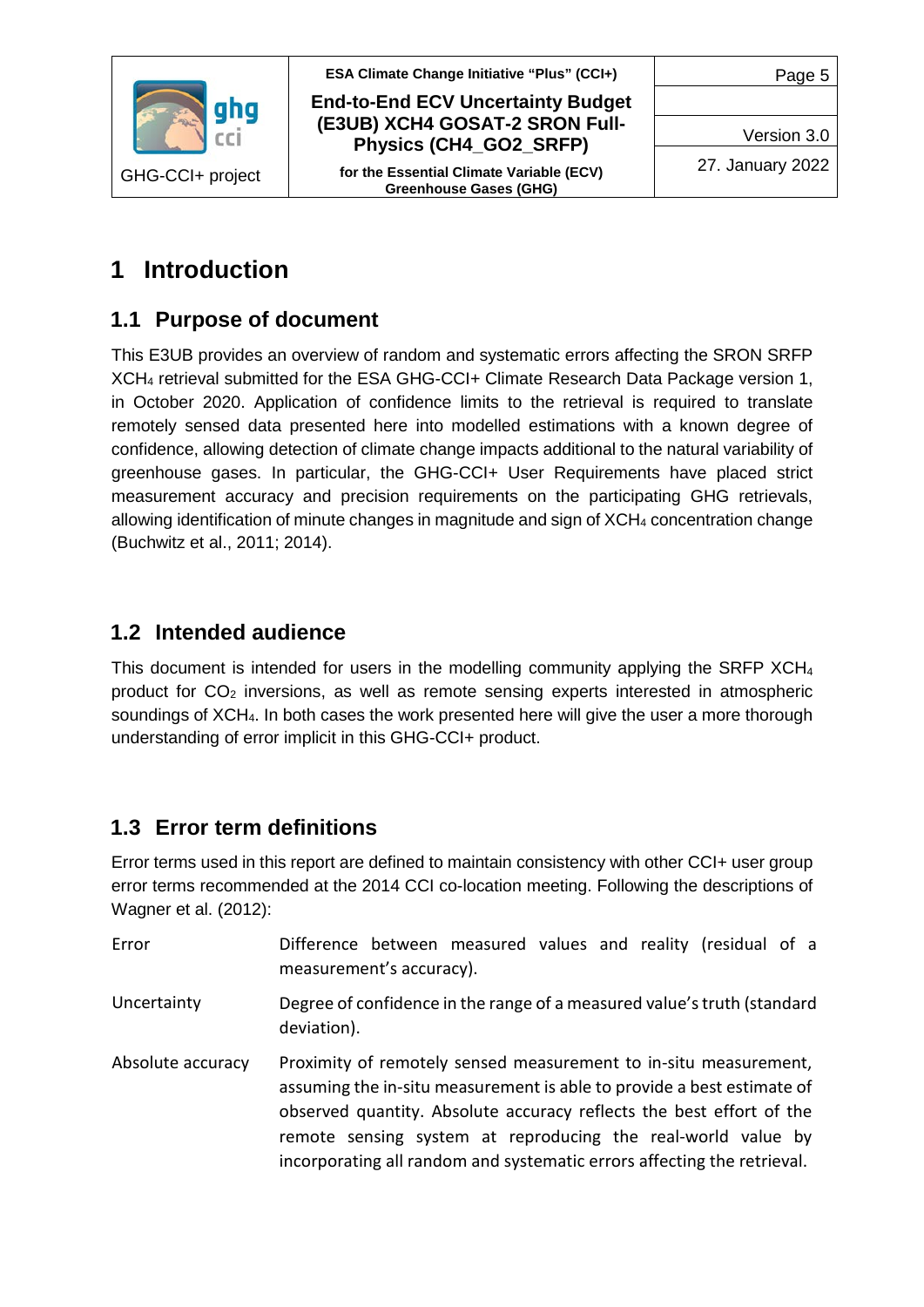

#### **End-to-End ECV Uncertainty Budget (E3UB) XCH4 GOSAT-2 SRON Full-Physics (CH4\_GO2\_SRFP)**

**for the Essential Climate Variable (ECV) Greenhouse Gases (GHG)**

Page 6

Version 3.0

27. January 2022

Relative accuracy Ratio between the instrument's calibration standard (the best possible measurement the instrument is able to make) against the instrument characteristics at the time of measurement.

<span id="page-5-0"></span>Precision Repeatability of a measurement.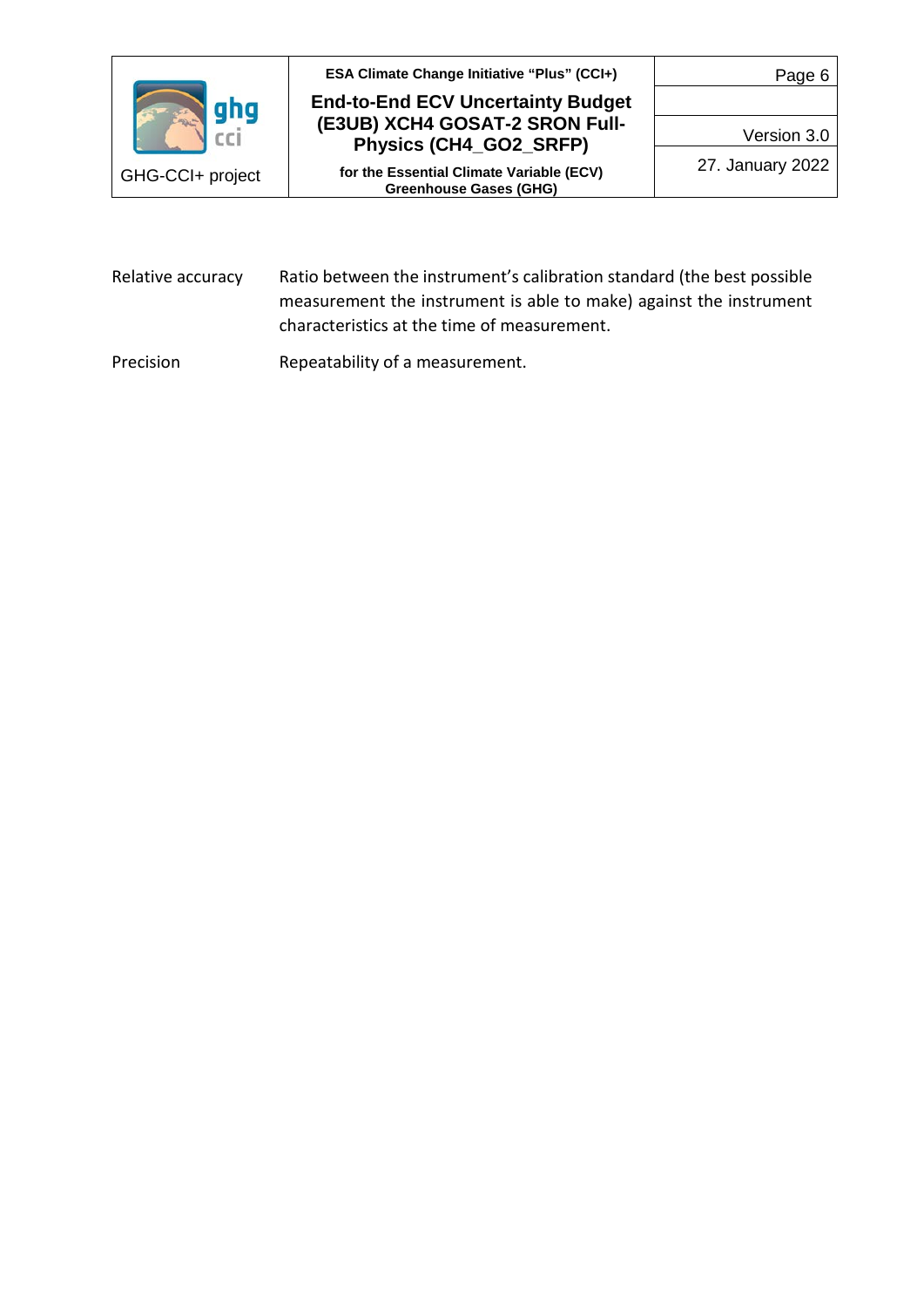

**ESA Climate Change Initiative "Plus" (CCI+) End-to-End ECV Uncertainty Budget (E3UB) XCH4 GOSAT-2 SRON Full-Physics (CH4\_GO2\_SRFP)**

**for the Essential Climate Variable (ECV) Greenhouse Gases (GHG)**

Page 7 Version 3.0

27. January 2022

# **2 Error sources**

The majority of error is added to measurements from sources grouped into two themes – scattering of radiation into and out of the sensed light path by poorly quantified aerosol loading, cloud, surface reflectivity and meteorological parameters (temperature, pressure and humidity); and instrumental uncertainties (cross section and solar model inaccuracy, system noise and measurement resolution of instrument components) (Connor et al., 2008, Boesch et al., 2011). In addition to single measurement error, issues of correlation lengths are introduced when the retrievals are used for subsequent generation of level 3 products (Buchwitz et al., 2014; Chevalier et al., 2014). The aforementioned errors can be further grouped into systematic – those which remain stable across measurement series; and random error components – noise in the system induced by unexpected and / or unaccounted for stimuli.

# <span id="page-6-0"></span>**2.1 Systematic**

Systematic retrieval errors include algorithmic effects such as inaccuracy in the solar and radiative transfer models, which will not change with the duration of the satellite's sensing. The same applies to restrictions in instrument calibration accuracy, for instance modelling of the instrument line shape, which remains fixed following launch (although is modifiable when enough information on ILS degradation is built up). Viewing geometry also affects retrievals in a regular fashion by modifying the light path of sensed radiation as a function of the instrument and Sun's position, however interplay between increased path lengths and random error components such as aerosol optical depth add complications to issue of measurement geometry. A-priori error added to  $XCO<sub>2</sub>$  and  $XCH<sub>4</sub>$  measurements occurs when the retrieval ingests inaccurate input data from models and databases of surface reflectivity, surface pressure, vertical pressure grids, humidity profiles and a-priori  $CO<sub>2</sub>$  and  $CH<sub>4</sub>$  profiles.

### <span id="page-6-1"></span>**2.2 Random**

Random errors are introduced to observations at the sensing stage of a measurement by detector noise, although to a certain extent this error parameter can be estimated as a function of detector component signal to noise ratios during instrument calibration. Far more significantly, atmospheric parameters are able to have major effects on sounding measurements by scattering light in and out of the sensed column. Errors due to unknown aerosol parameters are particularly pronounced where the scattering and absorption effects of suspended particulate matter are poorly modelled, as they inevitably will be when accounting for a tiny subset of all aerosol sizes, morphology and composition. Scattering due to high, optically thin clouds that are not screened from observation record present similar problems.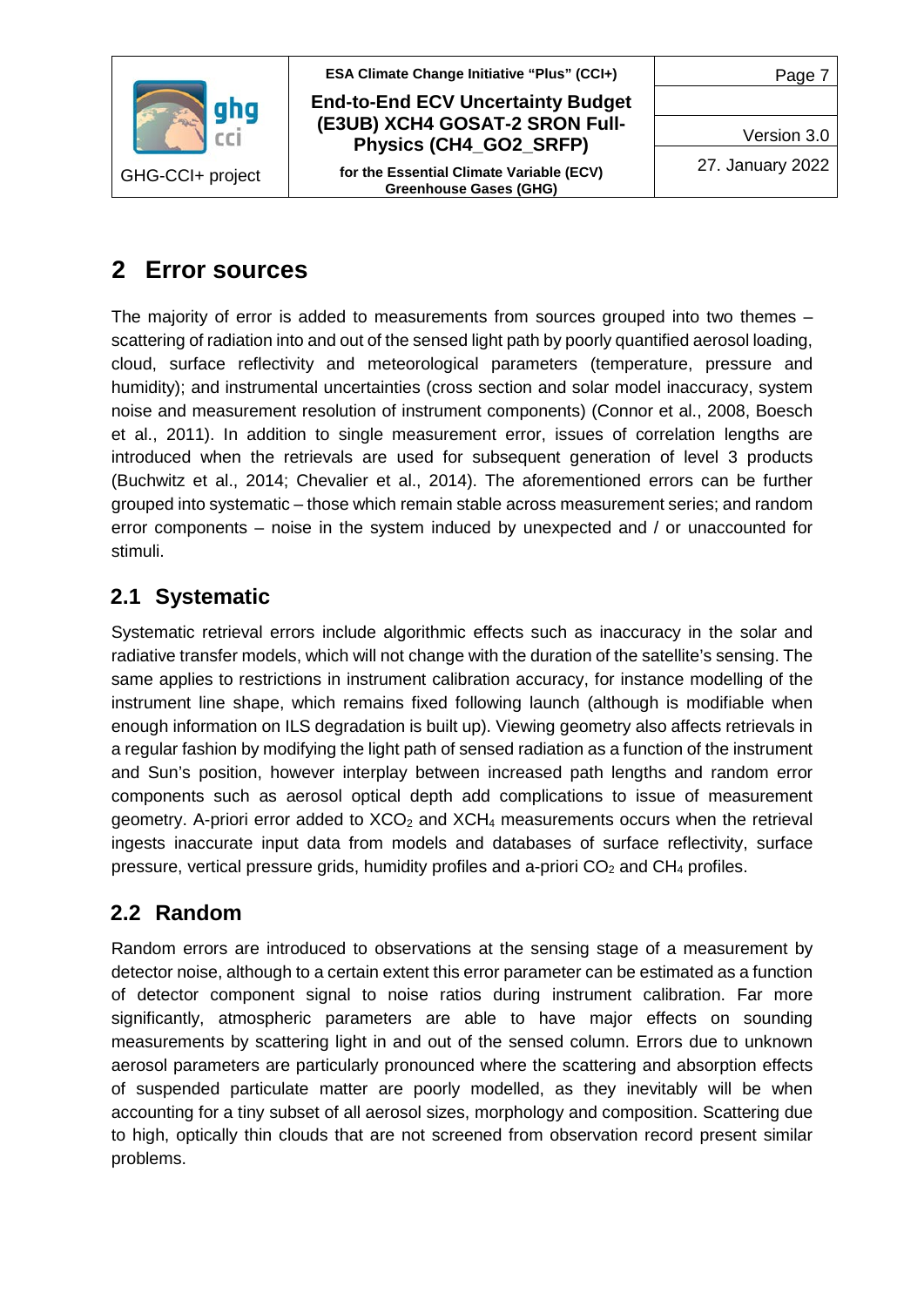

#### **End-to-End ECV Uncertainty Budget (E3UB) XCH4 GOSAT-2 SRON Full-Physics (CH4\_GO2\_SRFP)**

**for the Essential Climate Variable (ECV) Greenhouse Gases (GHG)**

Page 8

Version 3.0

27. January 2022

# <span id="page-7-0"></span>**3 Methodology**

# <span id="page-7-1"></span>**3.1 SRON SRFP**

The CH4\_GO2\_SRFP product is retrieved from GOSAT-2 TANSO-FTS SWIR spectra using the RemoTeC algorithm that has been jointly developed at SRON and KIT (Butz et al., 2009; Butz et al., 2010; Butz et al., 2011; Schepers et al., 2012). The algorithm retrieves simultaneously  $XCH_4$  and  $XCO_2$ . For the retrieval, we analyze four spectral regions: the 0.77  $\mu$ m oxygen band, two CO<sub>2</sub> bands at 1.61 and 2.06  $\mu$ m, as well as a CH4 band at 1.64  $\mu$ m. Within the retrieval procedure the sub-columns of  $CO<sub>2</sub>$  and  $CH<sub>4</sub>$  in different altitude layers are being retrieved. To obtain the column averaged dry air mixing ratios XCO2 and XCH4 the subcolumns are summed up to get the total column which is divided by the dry-air columns obtained from ECMWF model data in combination with a surface elevation data base.

The retrieved XCH4 has been validated with ground based TCCON measurements. To further improve accuracy a bias correction has been developed based on TCCON comparisons. We use the GGG2014 release of the TCCON data **(**Wunch et al., 2015**).** More details on the technical aspects of the retrievals can be found in the ATBD GO2-SRFP document **(**ATBD 2020**)**.

# <span id="page-7-2"></span>**3.2 Comparison to GOSAT-1 SRFP**

The GOSAT-1 SRFP retrieval (CH4\_GOS\_SRFP product) has been extensively validated and offers an excellent opportunity for comparison. As the GOSAT-1 product reports both bias corrected and non-bias corrected values we will compare both the bias corrected and nonbias corrected GOSAT-2 values. The period covered is February 2019 – August 2019 as for GOSAT-1 only the period up to August 2019 is available. We split the GOSAT-2 observations into glint and non-glint ("land") sets and compare them separately. As both satellites observe at similar overpass times, we will co-locate the GOSAT and GOSAT-2 footprints spatially by classing them into 2°x2° boxes and temporally by matching the overpasses by day. All groupings are then averaged to create daily averaged 2°x2° values. Any GOSAT-2 grouping that does not have a corresponding match for GOSAT-1 is discarded.

At the time of writing there were not enough TCCON sites with data for validation of the Glint observations. The GOSAT-2 glint observations have therefor been validated and bias corrected using the GOSAT-1 bias corrected product (CH4\_GOS\_SRFP). Observations are matched more closely by only comparing the individual footprints that match closest within 0.5 degrees for each day, which is typically within the hour.

# <span id="page-7-3"></span>**3.3 TCCON**

The Total Carbon Column Observing Network (TCCON) is a global network of Fourier transform spectrometers built for the purpose of validating space-borne measurements of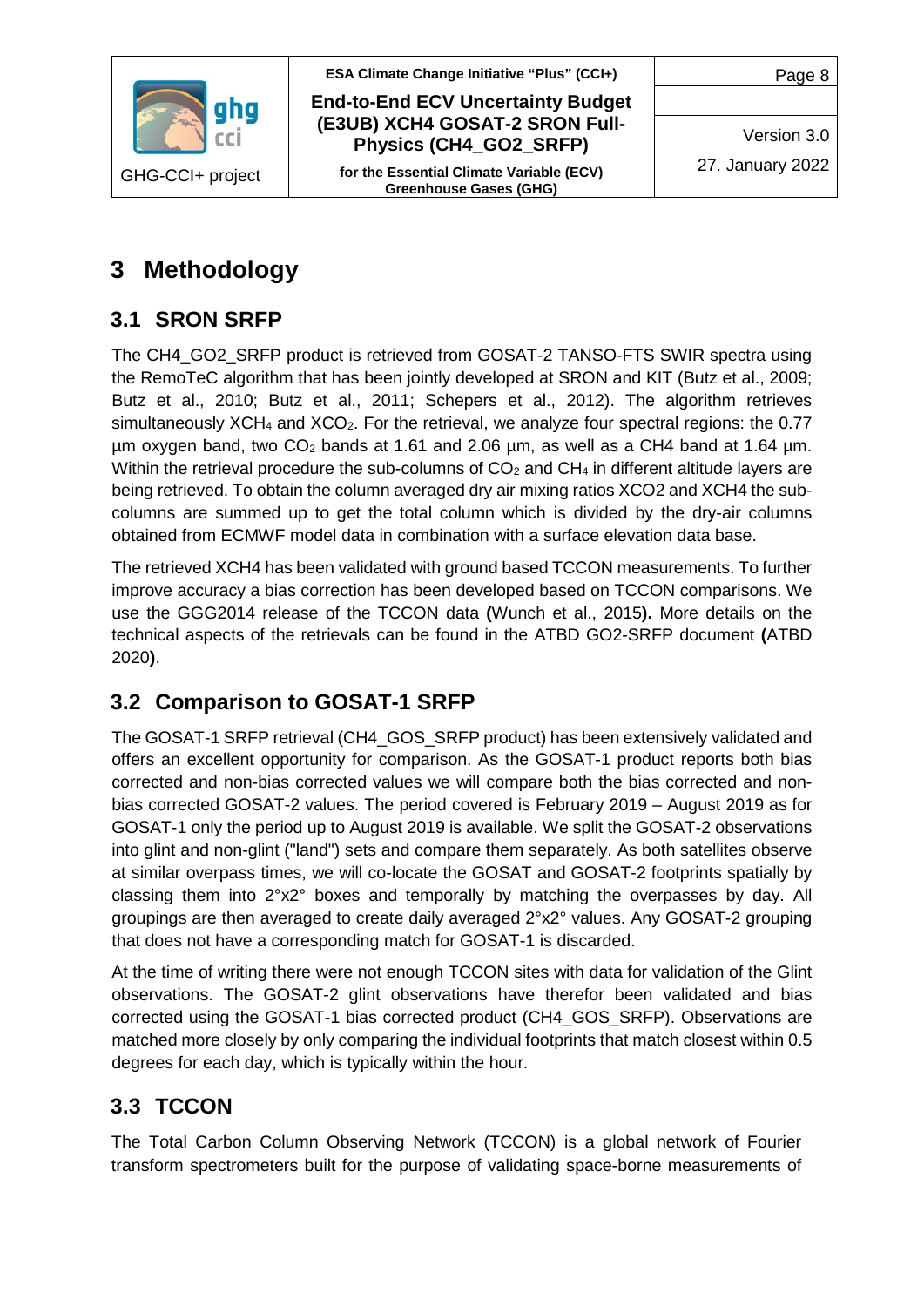

 $XCO<sub>2</sub>$  and  $XCH<sub>4</sub>$  (Wunch et al., 2015). TCCON observes these gases with a precision on mole fractions of  $\sim 0.15\%$  and  $\sim 0.2\%$  for CO<sub>2</sub> and CH<sub>4</sub> respectively (Toon et al., 2009). Although providing highly accurate measurements, the sparseness of the TCCON sites presents a challenge for validation; offering precise GHG measurements for only a limited range of geographic and meteorological conditions.

Additional considerations should be made when validating with TCCON data for differing sensitivity of instruments between TCCON and the satellite instrument, reflected in a-priori information used for each retrieval. Removing the influence of the retrieval a-priori, and replacing with the TCCON a-priori allows for a fairer comparison between the two datasets, although slight differences in retrieval methodologies prevent a 1:1 comparison. Users of GHG-CCI+ data (particularly in the modelling community) should note that the published CCI+ products are not corrected with TCCON a-priori information (due to a-priori differences between sites), and so will find slightly worse correlations between satellite retrieved GHGs and TCCON values in their own comparisons.

TCCON data used for error assessments come from the GGG2014 collection (available from [http://tccon.ornl.gov/\)](http://tccon.ornl.gov/).

### <span id="page-8-0"></span>**3.4 Co-location**

To assess the quality of SRFP retrieval XCH<sub>4</sub> observations against rigorously validated ground based TCCON values, SRFP soundings are matched to TCCON observations spatially and temporally. The process of matching these two data sources is referred to as co-location. Below we detail the SRON co-location techniques, whose methodology has a bearing on subsequent error statistics.

#### **Spatial**

We follow a straightforward approach by using a box ±2.5°in latitude and longitude around every TCCON station. In previous GOSAT-1 reports **(**CECR2017; C3SPQAR2019**)**, the colocation was typically based on matching through modelled  $XCO<sub>2</sub>/XCH<sub>4</sub>$  fields and results of the comparison reported here can be expected to show larger biases and standard deviations.

#### **Temporal**

Matching SRFP soundings with TCCON sites for time is a comparatively simple operation, selecting only those TCCON values whose observation time falls within ±2 hours of each GOSAT-2 sounding time. The average is taken of all TCCON points fitting the above criteria for each SRFP sounding to provide the TCCON value against which to compare.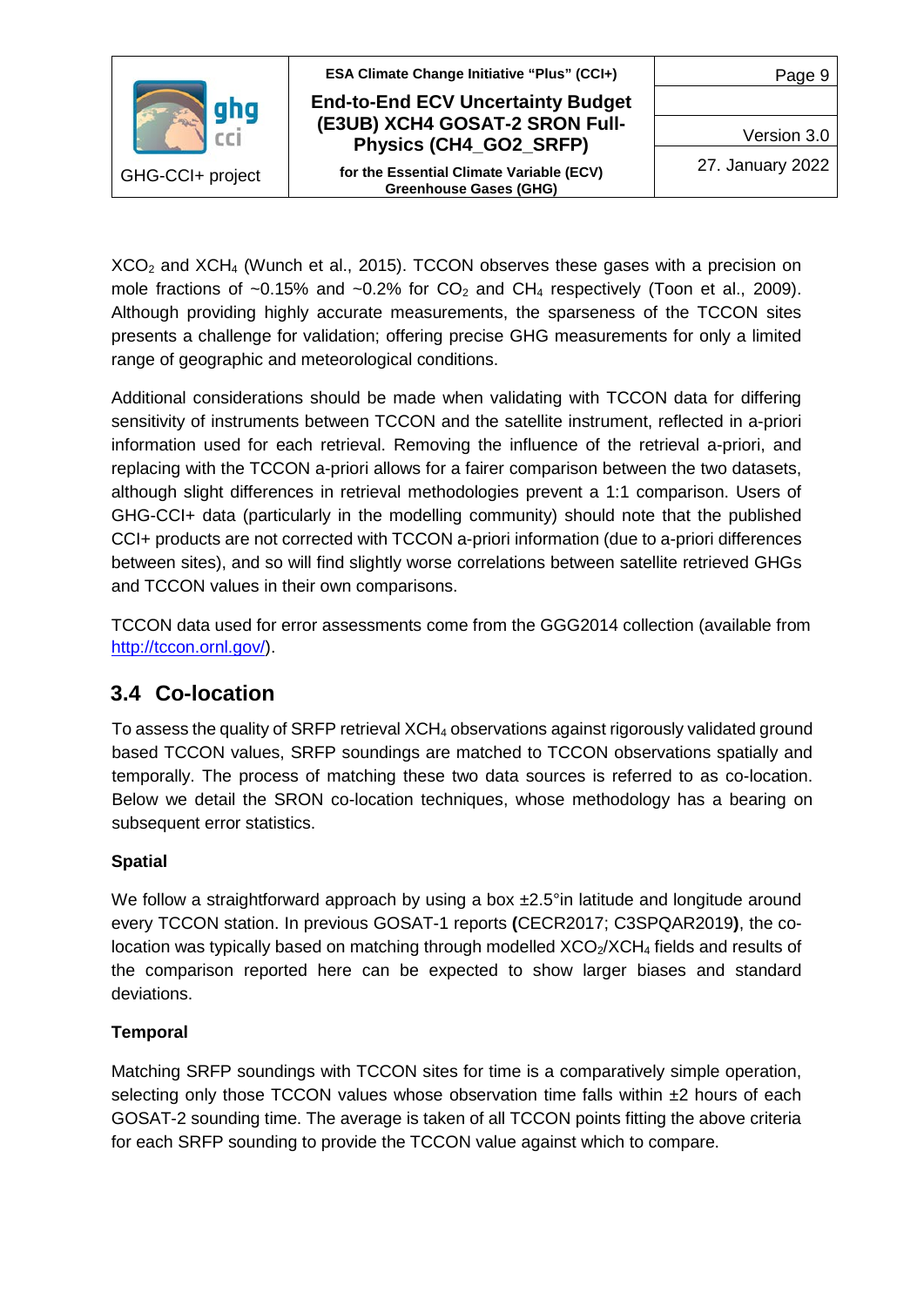

# <span id="page-9-0"></span>**4 Error results**

In this section we report on the comparison of the GOSAT-2 SRFP XCH4 data versus colocated GOSAT-1 and TCCON measurements as well as correlations of the bias between GOSAT-2 and TCCON with important retrieval and/or atmospheric parameters.



### <span id="page-9-1"></span>**4.1 Overview GOSAT-1 statistics**

**Figure 4.1:** Comparison of normal (left) and glint (right) single soundings of FP-CH<sub>4</sub> with colocated GOSAT and GOSAT-2 measurements for the period Feb-Aug 2019. The top figures show the comparison of the non-bias corrected products and the bottom two figures the bias corrected products.

Figure 4.1 shows a comparison of GOSAT-2 and GOSAT FP-CH4 for both the non- (top) and bias-corrected (bottom) product. Table 4.1 shows a summary of the corresponding statistics.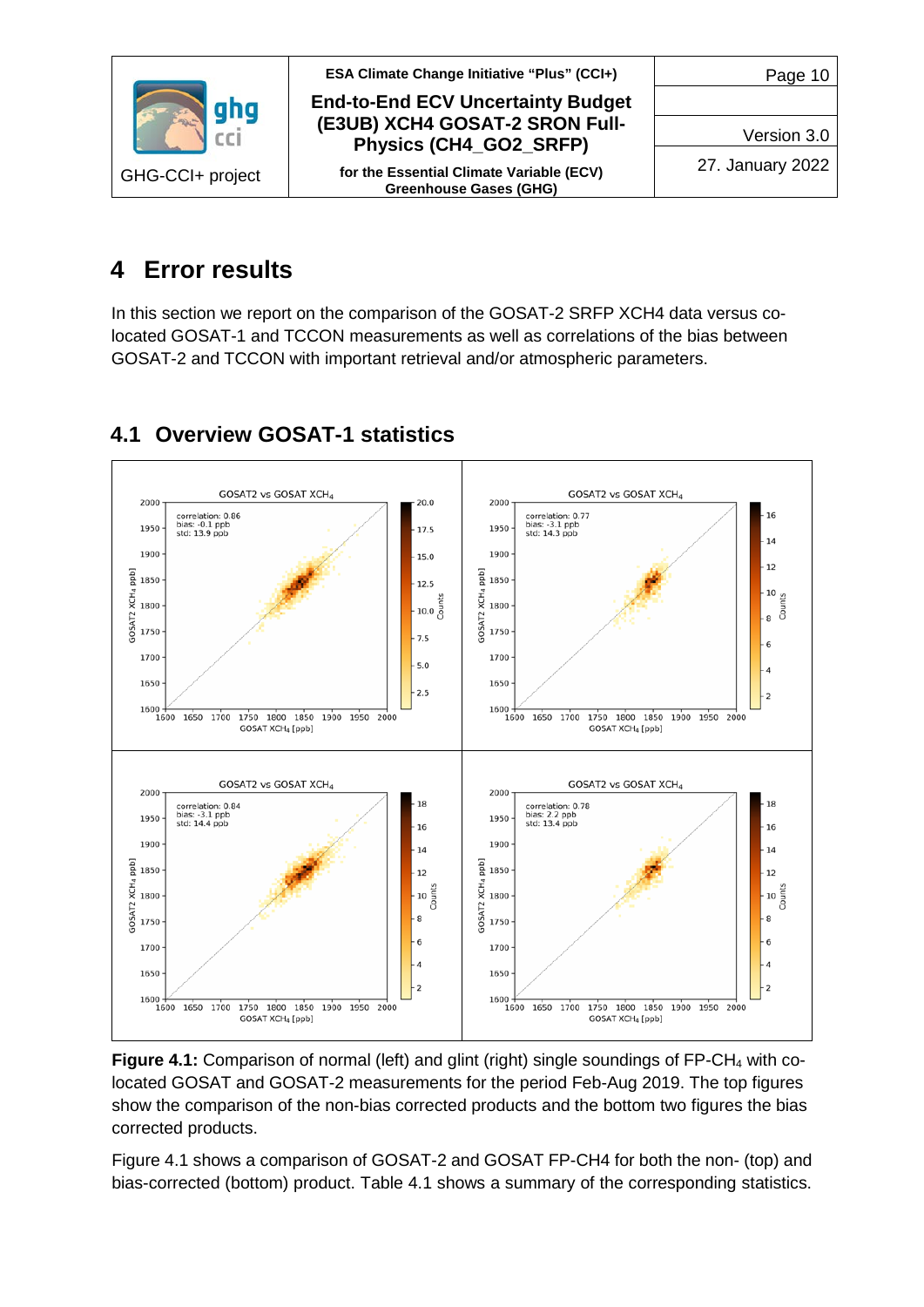

The bias-correction of the non-glint observations has been performed with TCCON observations as described in the following section, while the glint observations have been corrected using the GOSAT-1 bias corrected product. Overall the products compare fairly well with relatively small biases, high correlations and standard deviations smaller than those found in the comparison with TCCON. The land based "bias-corrected" comparison shows a worse bias and standard deviation than the non-corrected version. This is potentially due to the small number of TCCON sites with available data for 2019, creating a non-representative correction for GOSAT-1 to GOSAT-2 co-locations away from the TCCON locations.

**Table 4.1.** Summary of the comparison of FP-CH4 GOSAT vs GOSAT-2 for daily 2°x2° mean concentrations. Period covered is Feb 2019 to Aug 2019.

| Land           | -Ni  |      |                   |      | Glin           |     |     |            |      |
|----------------|------|------|-------------------|------|----------------|-----|-----|------------|------|
| Non-corrected  | 1397 | 0.86 | -v. .             | 13.9 | Non-corrected  | 676 |     | ົ          |      |
| Bias-corrected | 1397 | 0.84 | $\Omega$<br>. - ت | 14.4 | Bias-corrected | 676 | ◡.≀ | <u>_._</u> | ູບ.∙ |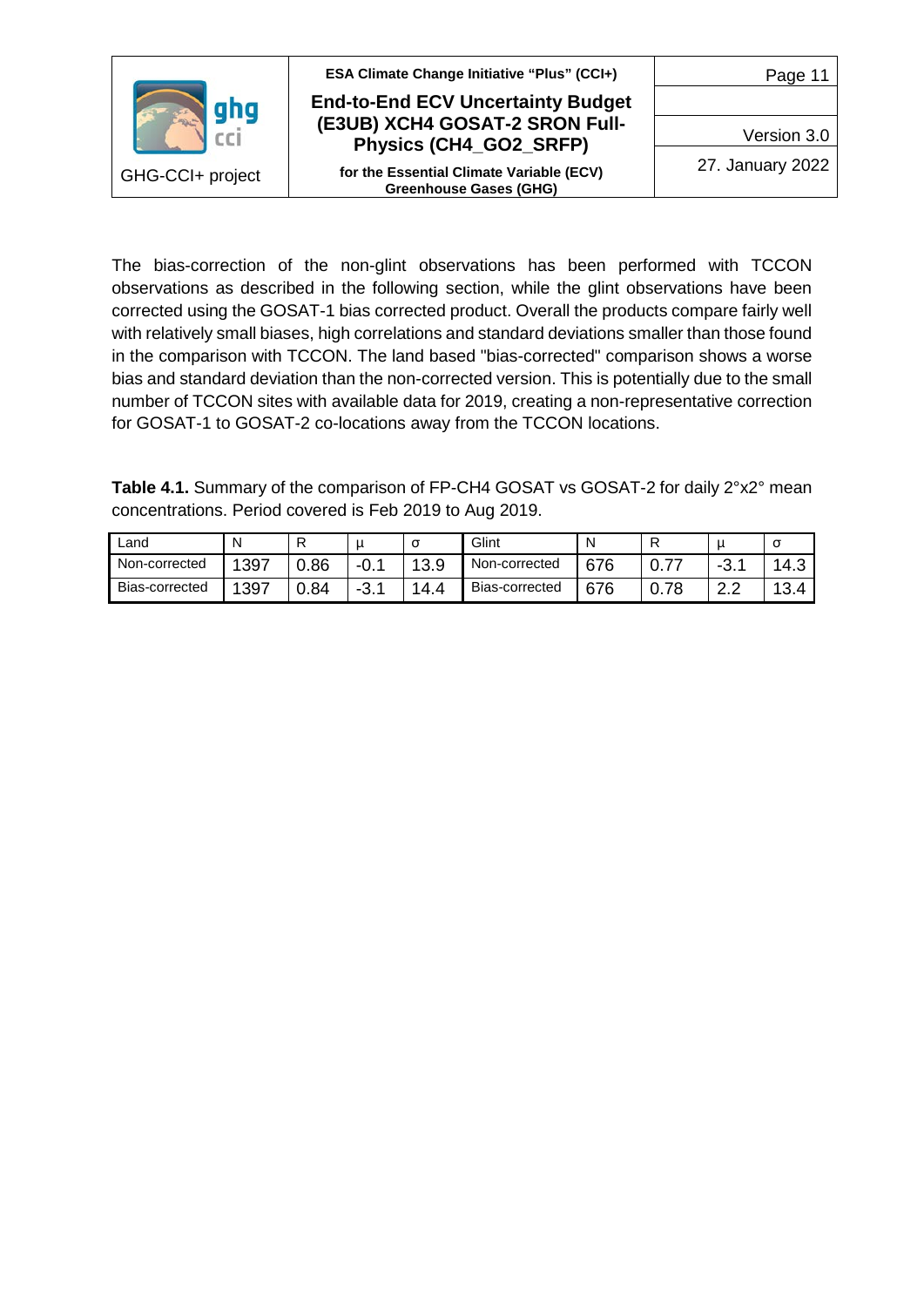

### <span id="page-11-0"></span>**4.2 Overview statistics**



**Figure 4.2:** Validation of non-glint single soundings of FP-CH<sub>4</sub> with co-located TCCON measurements at all TCCON sites for the period Feb-Oct 2019. Numbers in the figures:  $\mu$  = bias, i.e., average of the difference;  $\sigma$  = single measurement precision, i.e., standard deviation of the difference:  $N =$  number of co-locations.

The above figures all show a strong correlation of the retrieved (bias-corrected) XCH4 with the TCCON XCH4 ( $r \sim 0.78$ ). This gives us confidence that our bias correction based on the retrieved albedo works correctly and takes out most of the bias.

The tables below (4.2 & 4.3) show in detail for each station the remaining bias and standard deviation for the co-located GOSAT-2 soundings. The time-series for the sites are shown in Figure 4.3. Mind that the values are averages per overpass for both the TCCON (blue) and GOSAT-2 (red) observations, and all values are shown, not just the co-located averages.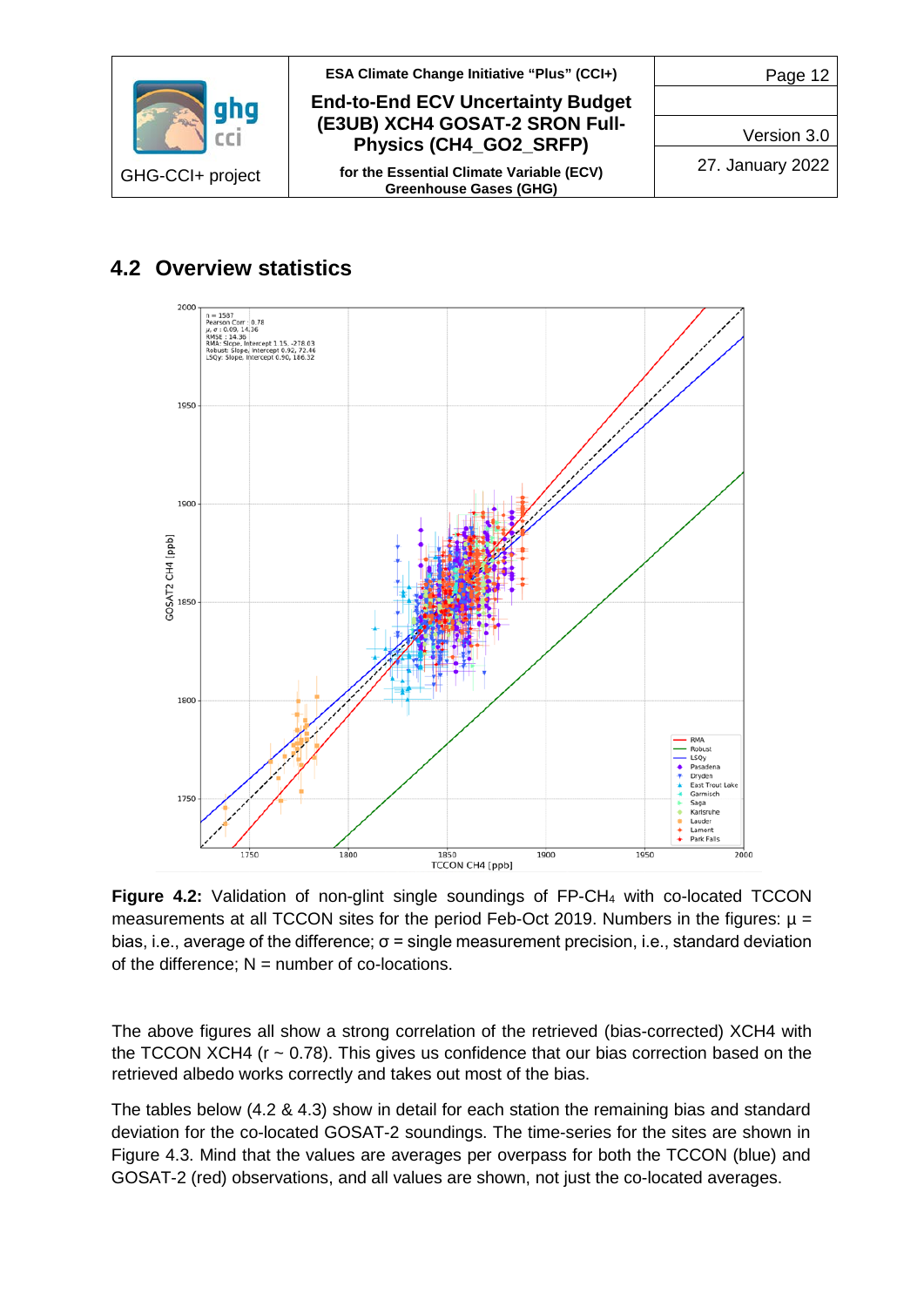![](_page_12_Picture_0.jpeg)

The spatial accuracy (standard deviation site biases) is 2.4 ppb. The most notable outliers are Garmisch, with a remaining bias of 4.18 and East Trout Lake on the other end of the spectrum with a remaining bias of -3.63 ppb. The origin for this large difference is potentially due to the low number of co-locations in combination with a few outlier values as can be seen in Figure 4.3.

Table 4.2: Overview of the SRFP/RemoTeC XCH<sub>4</sub> validation with TCCON (after bias correction).

| <b>TCCON site</b>       | Number of co-<br><b>locations</b><br>$\left[\cdot\right]$ | <b>Mean</b><br>difference<br>[ppb] | <b>Standard</b><br>deviation of<br>difference<br>[ppb] |
|-------------------------|-----------------------------------------------------------|------------------------------------|--------------------------------------------------------|
| Pasadena, USA           | 337                                                       | $-2.03$                            | 15.70                                                  |
| Dryden, USA             | 448                                                       | 0.22                               | 15.36                                                  |
| East Trout Lake, Canada | 62                                                        | $-3.63$                            | 17.31                                                  |
| Garmisch, Germany       | 28                                                        | 4.18                               | 8.41                                                   |
| Saga, Japan             | 98                                                        | 2.18                               | 12.53                                                  |
| Karlsruhe, Germany      | 115                                                       | $-1.31$                            | 11.17                                                  |
| Lauder, New Zealand     | 52                                                        | 2.63                               | 10.41                                                  |
| Lamont, USA             | 344                                                       | 1.12                               | 13.18                                                  |
| Park Falls, USA         | 103                                                       | 2.43                               | 13.24                                                  |
| <b>All observations</b> | 1587                                                      | 0.09                               | 14.36                                                  |

As shown in Table 4.3 GOSAT-2 shows very similar results to those found for GOSAT-1 over the same period as well as the longer 2009-2019 interval. The station to station standard deviation and scatter however are somewhat larger, which is potentially due to the smaller number of sites and the relatively short interval used for the bias correction.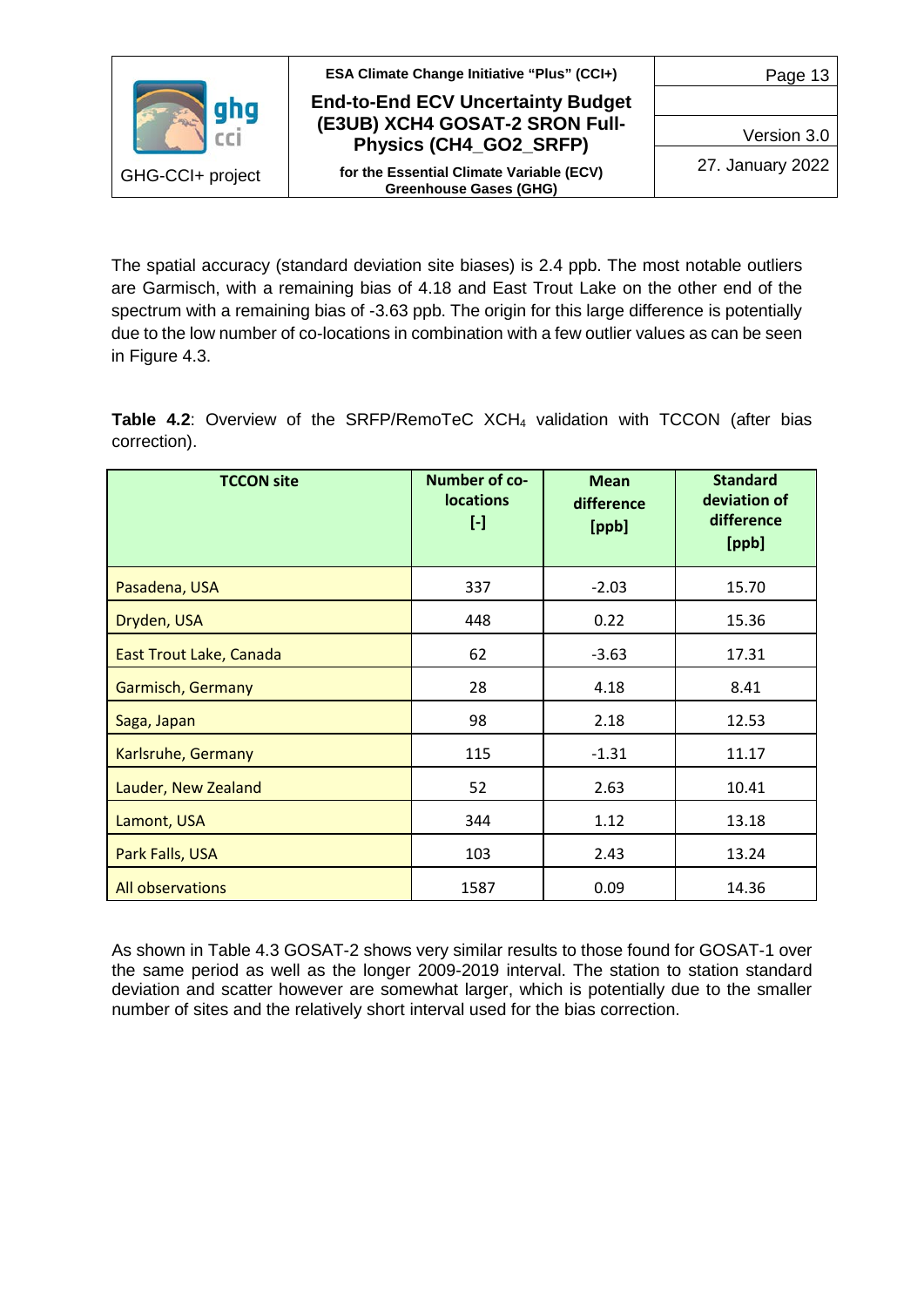![](_page_13_Picture_0.jpeg)

**Table 4.3:** Overview of the GOSAT-1 and GOSAT-2 FP-CH4 products vs TCCON co-located measurements. GOSAT-1 has been compared for both the Feb-2019 – August 2019 interval and the complete 2009-2019 series. The mean bias  $\mu$  and single measurement precision  $\sigma$ are calculated by taking the mean and standard deviation of the differences of all GOSAT-2 and TCCON pairs.The mean of the site means  $\bar{\mu}$  and the spatial accuracy  $\sigma_{\bar{\mu}}$  are calculated by taking the mean and standard deviation of the site means. The mean standard deviation  $\overline{\sigma}$ and and standard deviation of the standard deviations  $\sigma_{\overline{\sigma}}$  are calculated by taking the mean and the standard deviation of the site standard deviations. All units except the number of observations N, are in ppb.

| Land                   | <b>FP</b> |      |          |                                              |                                          |
|------------------------|-----------|------|----------|----------------------------------------------|------------------------------------------|
| Variable               | N         | μ    | $\sigma$ | $\overline{\mu} \pm \sigma_{\overline{\mu}}$ | $\bar{\sigma} \pm \sigma_{\bar{\sigma}}$ |
| GOSAT2                 | 1587      | 0.1  | 14.4     | $0.6{\pm}2.4$                                | $13.0+2.6$                               |
| GOSAT1                 | 964       | 6.13 | 14.4     | $4.8 + 4.6$                                  | $11.8 + 1.9$                             |
| GOSAT1<br>(2009-2019)* | 8831      | 1.5  | 12.7     | $1.6 + 2.3$                                  | $12.5 \pm 1.5$                           |

**\*12 stations were used for the 2009-2019 comparison, including Bialystok, Bremen, Darwin, Garmisch, Saga, Karlsruhe, Lauder, Lamont, Orleans, Park Falls, Sodankyla, and Wollongong.**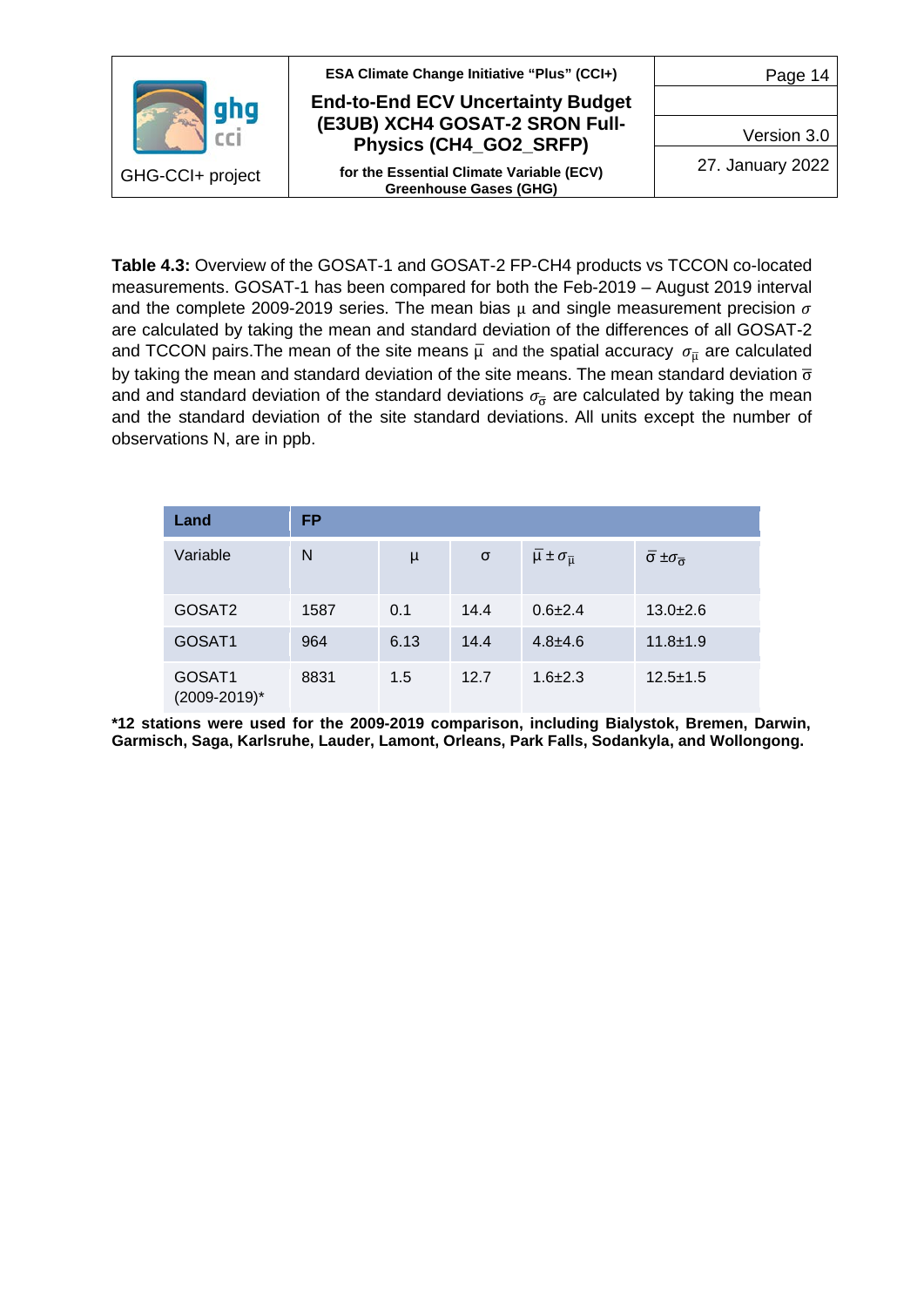![](_page_14_Figure_0.jpeg)

![](_page_14_Figure_1.jpeg)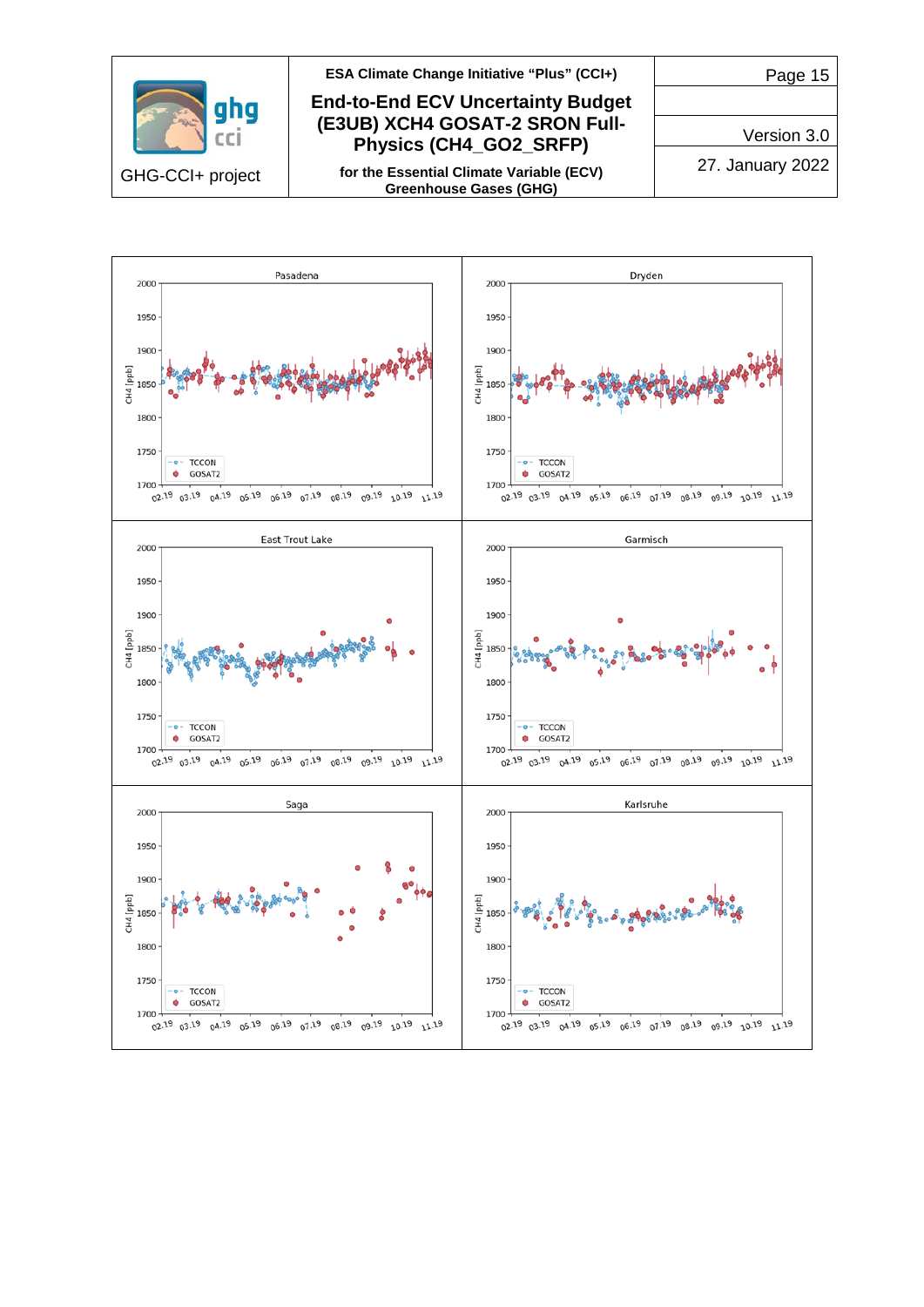![](_page_15_Figure_0.jpeg)

![](_page_15_Figure_1.jpeg)

**Figure 4.3** Comparison of non-glint single soundings of FP-CH4 (red) with co-located TCCON (blue) measurements at all TCCON sites for the period Feb-Oct 2019.

### <span id="page-15-0"></span>**4.3 Stability**

As only nine months of data are available, and most FTIR sites only updated until mid-2019 we did not investigate the variations of the bias between TCCON and GOSAT-2 XCH4. Such a comparison will be added future updates of this report.

#### <span id="page-15-1"></span>**4.4 Correlations**

In this section we investigate the correlation of the observed difference between TCCON and GOSAT-2 (after bias correction) with secondary retrieval or input parameters.

All correlations shown are after we performed a bias correction, which is the following:

$$
XCH4_{\text{corr}} = XCH4 * (a + b * \alpha)
$$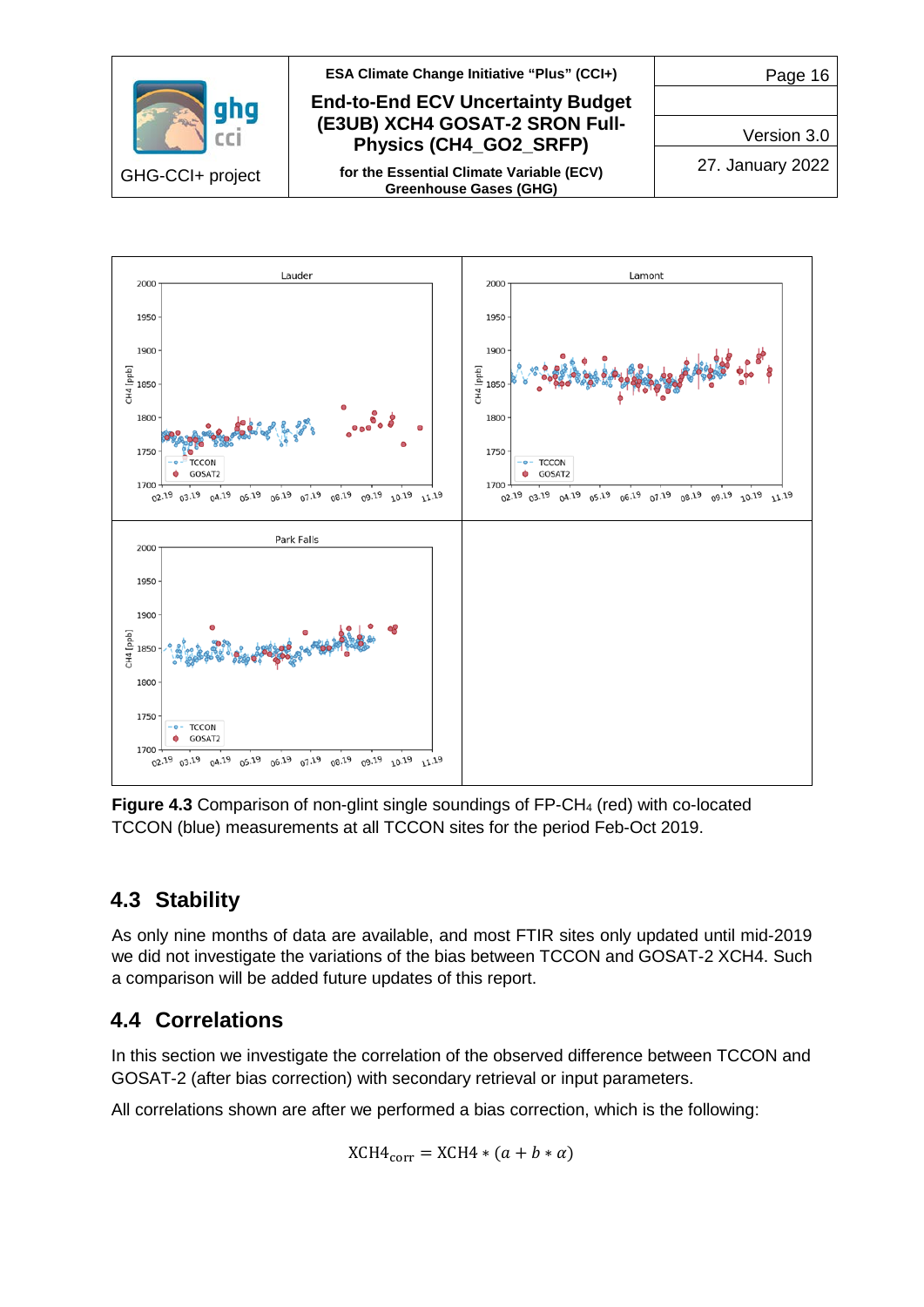![](_page_16_Picture_0.jpeg)

**ESA Climate Change Initiative "Plus" (CCI+) End-to-End ECV Uncertainty Budget (E3UB) XCH4 GOSAT-2 SRON Full-Physics (CH4\_GO2\_SRFP)**

**for the Essential Climate Variable (ECV) Greenhouse Gases (GHG)**

Page 17

Version 3.0

27. January 2022

For non-sunglint observations, with a = 0.9957, b = 0.0251, and  $\alpha$  = albedo at 1.6 um in band 2, and,

$$
XCH4_{\text{corr}} = XCH4 * (a + b * RO2)
$$

For sunglint observations with  $a = 1.4208$ ,  $b = 0.4254$ , and RO2 the retrieved O2 ratio. After applying the above bias correction for the non-sunglint observations, the remaining correlations are not very strong.

Our philosophy is however to keep the bias correction as simple as possible using a physical retrieved parameter that can explain / correct for most of the observed bias. In our case that is the retrieved albedo in band 2.

### <span id="page-16-0"></span>**4.5 Sunglint**

The GOSAT-2 bias correction for sunglint observations has been based on the GOSAT-1 bias corrected product, and the choice of parameters have been kept the same as used in the GOSAT-1 correction. When the TCCON datasets are updated, we will update the bias correction of the sunglint and this section of the manuscript.

#### <span id="page-16-1"></span>**4.6 Random error**

The error that comes out of the RemoTeC retrieval is just a purely statistical error on the radiance that has been propagated through the entire retrieval chain.

In order to more accurately estimate the actual random error on the GOSAT-2 sounding, we applied the following procedure to obtain a scaling factor to scale our statistical error. We take the absolute difference of every co-located sounding and divide it by the retrieved statistical error corresponding to that sounding. We then average these values to obtain the average scaling factor by which to scale the retrieved statistical error to obtain a more correct estimate of the random error.

Based on the analysis, we obtain the following scaling factors for the SRFP XCH4 product,1.44 for normal mode and 1.38 for sunglint mode. Subsequently, we calculate the uncertainty ratio which is defined as the ratio of the mean value of the reported uncertainty and the standard deviation of the difference to TCCON. We obtain uncertainty ratios of 0.69 for normal mode and 0.72 for sunglint mode.

The uncertainties in the product are already scaled and represented by the parameter "xch4 uncertainty". The unscaled values are added under the parameter name "raw\_xch4\_err".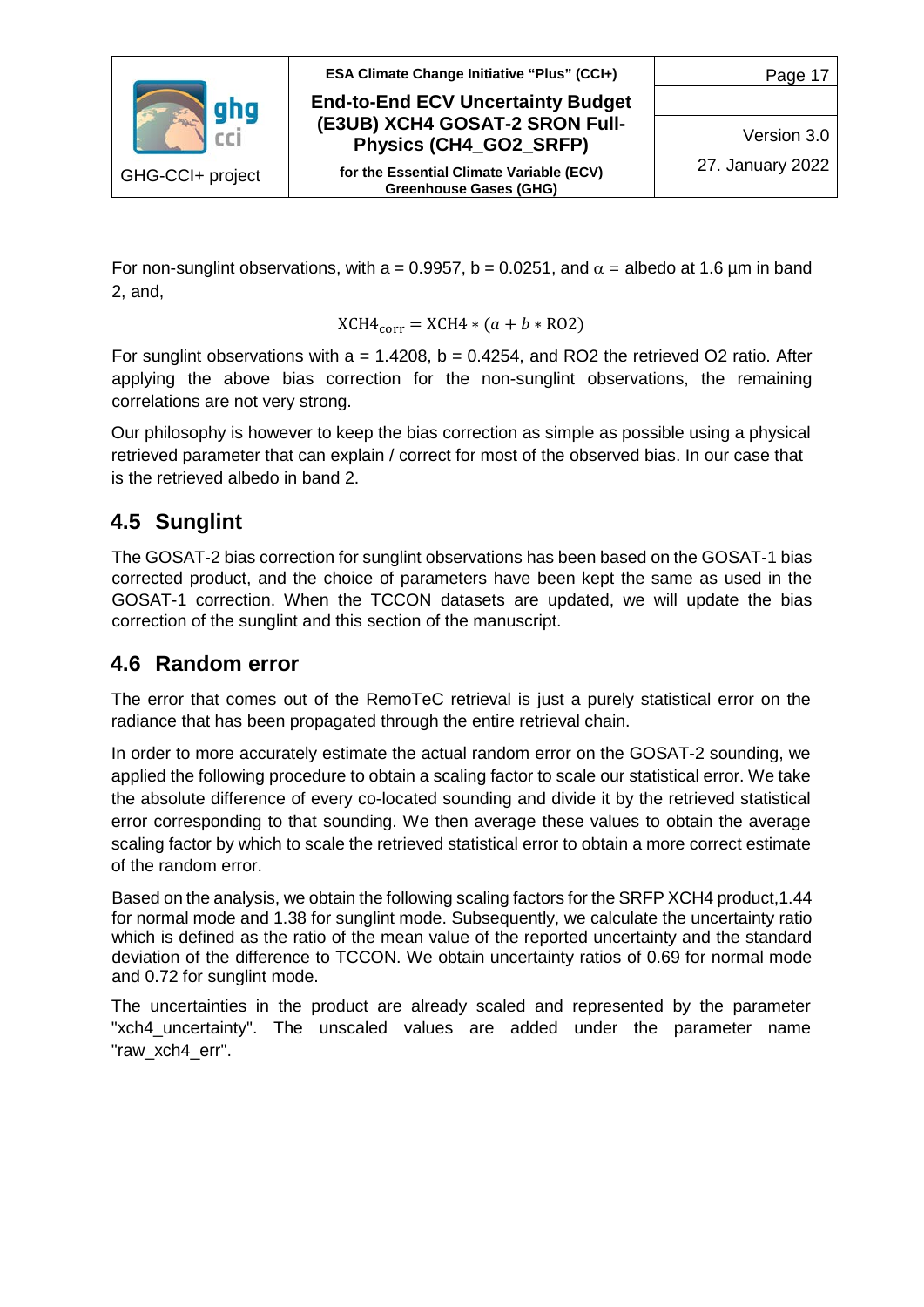![](_page_17_Picture_0.jpeg)

**End-to-End ECV Uncertainty Budget (E3UB) XCH4 GOSAT-2 SRON Full-Physics (CH4\_GO2\_SRFP)**

**for the Essential Climate Variable (ECV) Greenhouse Gases (GHG)**

Page 18 Version 3.0

27. January 2022

# <span id="page-17-0"></span>**5 Conclusions**

This report summarizes the performance of the RemoTeC GOSAT-2 SRFP XCH4 retrieval. In general, we find very good agreement with GOSAT-1 and TCCON data. All comparisons show a high degree of correlation and show biases and standard deviations of that are very similar to the GOSAT-1 SRFP product.

The spatial accuracy (standard deviation site biases) is 2.4 ppb and a single measurement precision of around 14.36 ppb is observed. Correlations of the observed bias with retrieved parameters were also checked and it was found that after the initial bias correction based on the retrieved albedo in Band 2 the remaining correlations with other parameters were very small and not significant.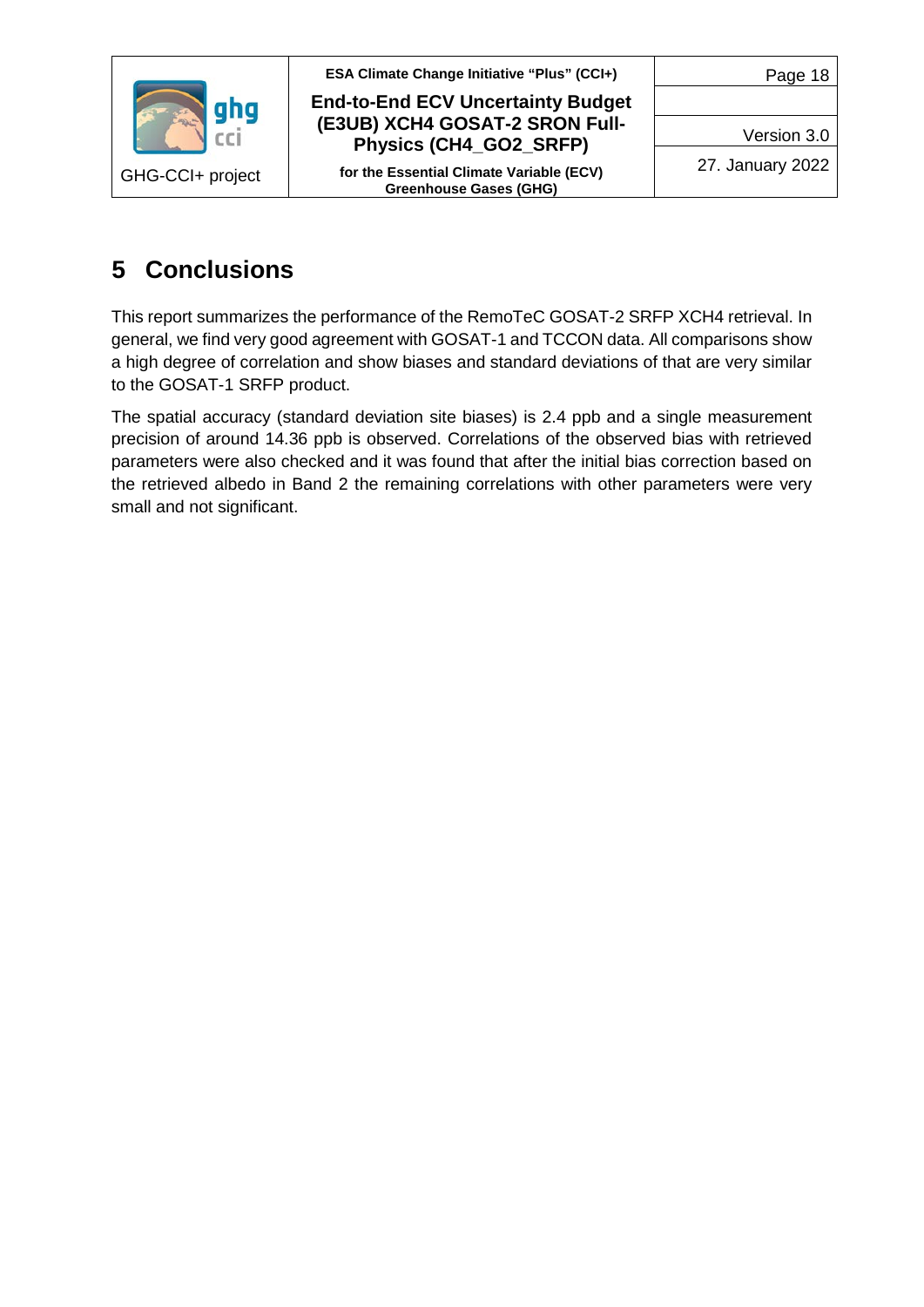![](_page_18_Picture_0.jpeg)

# <span id="page-18-0"></span>**6 References**

**/ATBD 2020/** T. Krisna and the GHG-CCI group at SRON: ESA Climate Change Initiative "Plus" (CCI+) ATBD (ATBDv1.1) for the RemoTeC CH4 GOSAT-2 Data Product CH4\_GO2\_SRFP for the Essential Climate Variable (ECV) Greenhouse Gases (GHG), ESA GHG CCI+, 2020.

**/Buchwitz et al., 2013/** Buchwitz, M., M. Reuter, O. Schneising, H. Boesch, S. Guerlet, B. Dils, I. Aben, R. Armante, P. Bergamaschi, T. Blumenstock, H. Bovensmann, D. Brunner, B. Buchmann, J. P. Burrows, A. Butz, A. Chédin, F. Chevallier, C. D. Crevoisier, N. M. Deutscher, C. Frankenberg, F. Hase, O. P. Hasekamp, J. Heymann, T. Kaminski, A. Laeng, G. Lichtenberg, M. De Mazière, S. Noël, J. Notholt, J. Orphal, C. Popp, R. Parker, M. Scholze, R. Sussmann, G. P. Stiller, T. Warneke, C. Zehner, A. Bril, D. Crisp, D. W. T. Griffith, A. Kuze, C. O'Dell, S. Oshchepkov, V. Sherlock, H. Suto, P. Wennberg, D. Wunch, T. Yokota, Y. Yoshida, The Greenhouse Gas Climate Change Initiative (GHG-CCI): comparison and quality assessment of near-surface-sensitive satellite-derived CO2 and CH4 global data sets, Remote Sensing of Environment, doi:10.1016/j.rse.2013.04.024, in press (http://authors.elsevier.com/sd/article/S0034425713003520), 2013.

**/Butz et al., 2011/** Butz, A., et al.: Toward accurate CO2 and CH4 observations from GOSAT Geophys. Res. Lett., 38(L14812), doi:10.1029/2011GL047888, 2011

**/Butz et al., 2009**/ Butz, A., O. P. Hasekamp, C. Frankenberg, and I. Aben: Retrievals of atmospheric CO2 from simulated space-borne measurements of backscattered near-infrared sunlight: accounting for aerosol effects Appl. Opt.,48(18), 3322–3322–, 2009

**/Butz et al., 2010/** Butz, A., O. P. Hasekamp, C. Frankenberg, J. Vidot, and I. Aben, CH4 retrievals from spacebased solar backscatter measurements: performance evaluation against simulated aerosol and cirrus loaded scenes, J. Geophys. Res., 115, D24302, doi:10.1029/2010JD014514, 2010

**/CECR2017/** R. Detmers, Comprehensive Error Characterisation Report : SRON full-physics retrieval algorithm for XCH4 (SRFP-XCH4) for the Essential Climate Variable (ECV) Greenhouse Gases (GHG) 2017.

**/C3SPQAR2019/** L. Wu**,** Product Quality Assessment Report (PQAR) – ANNEX B for products CO2\_GOS\_SRFP (v2.3.8, 2009-2018) & CH4\_GOS\_SRFP (v2.3.8, 2009-2018) C3S 312a Lot6 IUP-UB – Greenhouse Gases, 2019.

**/Chevalier et al., 2014/** Chevalier, F., Palmer, P.I., Feng, L., Boesch, H., O'Dell, C.W., Bousquet, P., Towards robust and consistent regional CO2 flux estimates from in situ and space-borne measurements of atmospheric CO2, Geophys. Res. Lett., 41, 1065-1070, DOI:10.1002/2013GL058772, 2014

**/Schepers et al., 2012/** Schepers, D., S. Guerlet, A. Butz, J. Landgraf, C. Frankenberg, O. Hasekamp, J.-F. Blavier, N. M. Deutscher, D. W. T. Griffith, F. Hase, E. Kyro, I. Morino, V.

Page 19

Version 3.0

27. January 2022